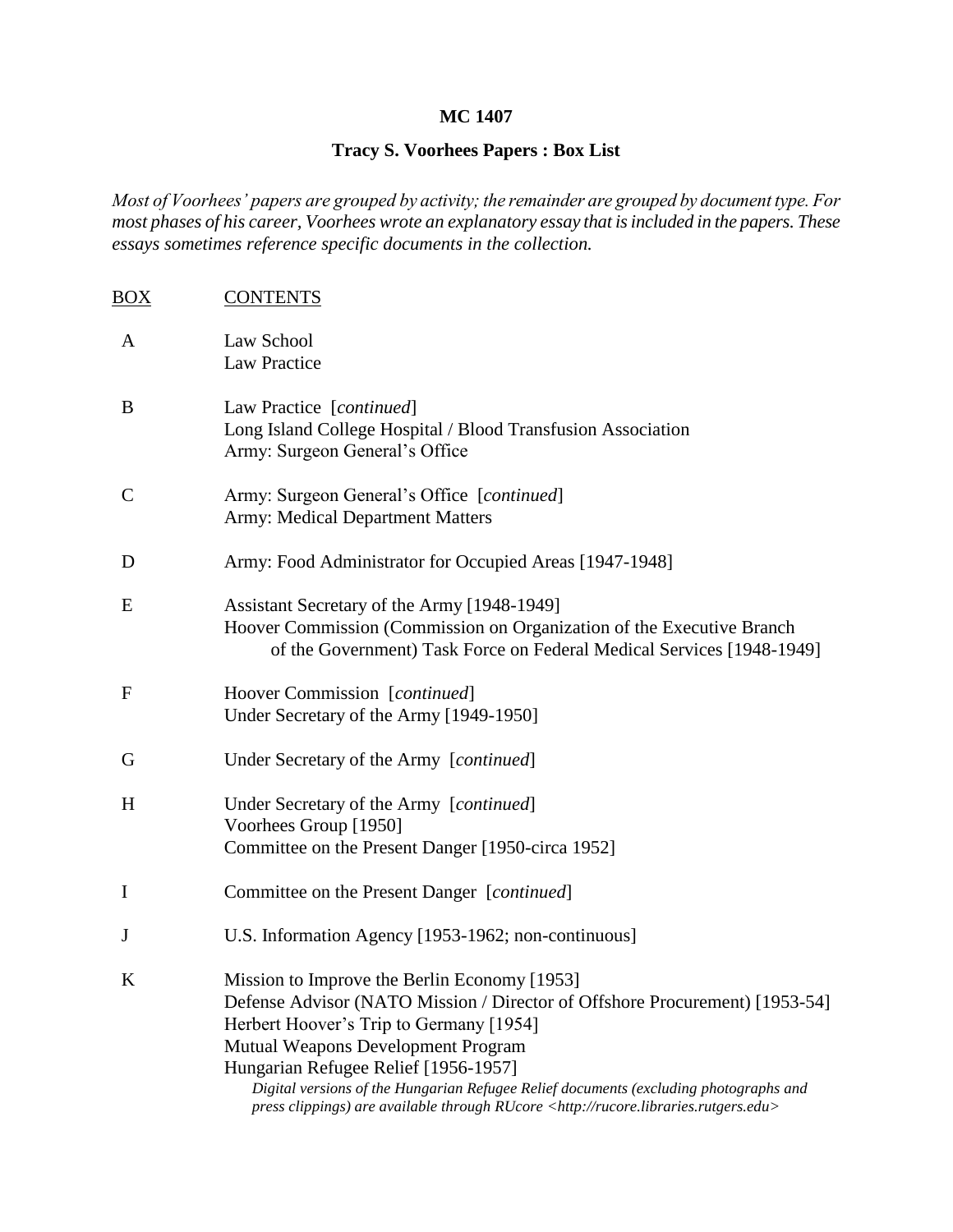# BOX CONTENTS

| L           | Hungarian Refugee Relief [continued]<br>Draper Committee (President's Committee to Study the United States Military<br>Assistance Program) [1958-1959]                                                                                  |
|-------------|-----------------------------------------------------------------------------------------------------------------------------------------------------------------------------------------------------------------------------------------|
| M           | Committee to Strengthen the Frontiers of Freedom [1959-1961]                                                                                                                                                                            |
| N           | Committee to Strengthen the Frontiers of Freedom [continued]                                                                                                                                                                            |
| O           | Committee to Strengthen the Frontiers of Freedom [ <i>continued</i> ]<br>President's Representative for Cuban Refugees [1960-1961]                                                                                                      |
| P           | President's Representative for Cuban Refugees [continued]                                                                                                                                                                               |
| Q           | Long Island Rail Road [1951-1965]                                                                                                                                                                                                       |
| $\mathbf R$ | Citizens Committee for Higher Education in New Jersey [1965-1966]<br>Speeches                                                                                                                                                           |
| S           | <b>Rutgers University</b><br>Restricted (in part): Use must be cleared by Rutgers University Archivist                                                                                                                                  |
| T           | <b>Rutgers University</b><br>Restricted: Use must be cleared by Rutgers University Archivist                                                                                                                                            |
| U           | Correspondence--Autograph Files<br>Originals of letters, filed elsewhere in collection as photocopies, from Thomas E. Dewey,<br>Dwight Eisenhower, Herbert Hoover, Lyndon Johnson, Douglas MacArthur, Richard Nixon<br>and Harry Truman |
| V           | Correspondence--Personality                                                                                                                                                                                                             |
| W           | Correspondence--Personality [continued]<br>Certificates / Awards<br>Family                                                                                                                                                              |
| X           | Family [continued]                                                                                                                                                                                                                      |
| Y           | Family [continued]<br><b>Personal Miscellany</b>                                                                                                                                                                                        |
| Z           | Photographs<br>Primarily family images of TSV, his relatives and ancestors                                                                                                                                                              |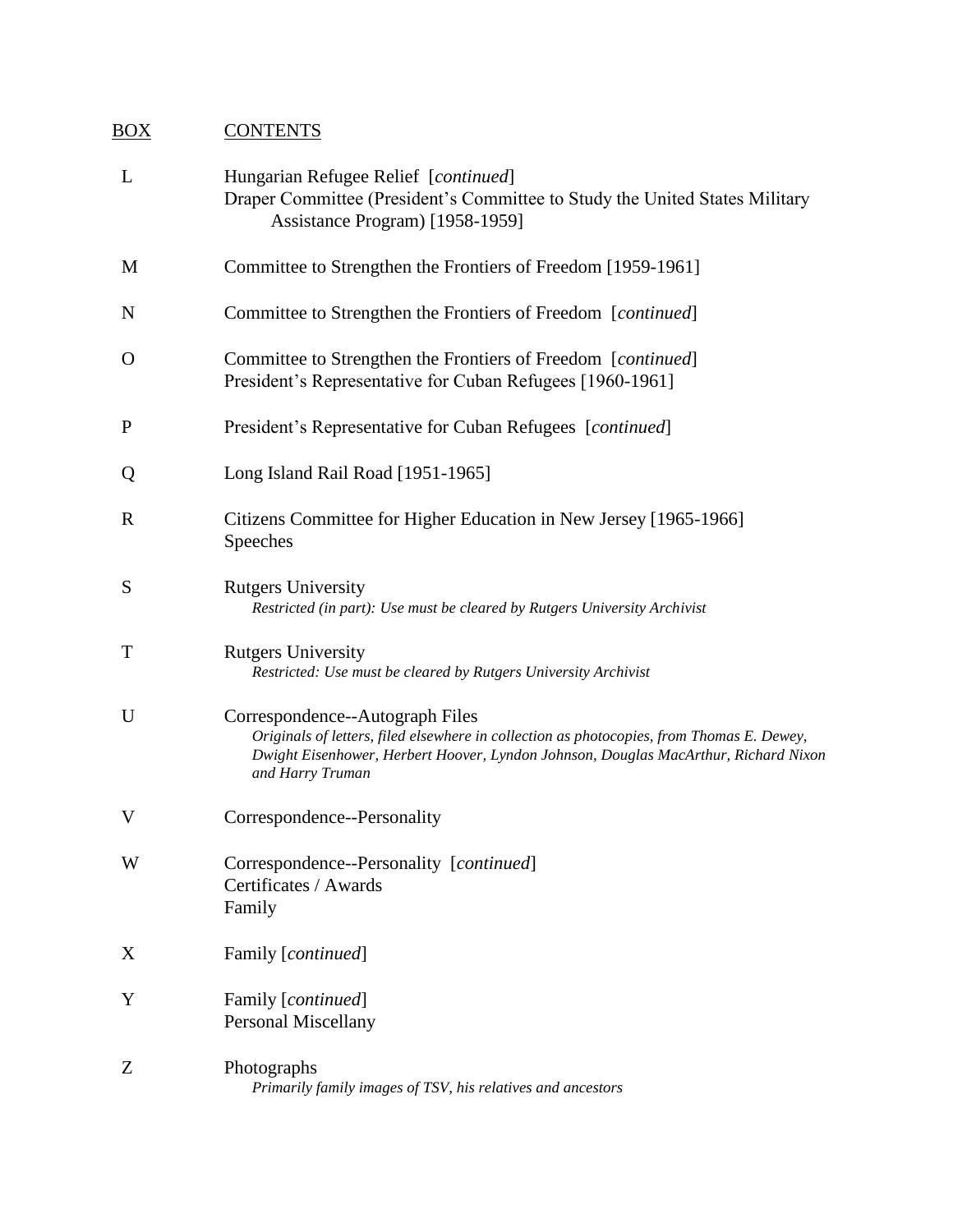### VOLUME CONTENTS

#### **SCRAPBOOKS**

1 Scrapbook, 1901-1920 ["No. 1"; "Begun May 6, 1913"]

*Education through early law practice: report cards, dance cards, photographs, correspondence and ephemera from Rutgers Preparatory School, boys camps (e.g., Camp Wawayanda), Rutgers College, Columbia Law School, War Trade Board; also Raritan River photographs (e.g., construction of elevated railroad bridge at New Brunswick, 1903)*

- 2 (phase box) Scrapbook, 1922-1925 *Law Practice (Ewing, Alley & Voorhees): clippings, correspondence and other materials relating to firm*
- 3 (phase box) Scrapbook, 1925-1937 *Law Practice (Ewing & Voorhees; Blake & Voorhees) and Personal: clippings about cases handled by firm; legal and personal correspondence; poetry, artwork, golf cards; faux proclamation from "Franklin DeLenin Roosevelt" and response from "Tracy Stalin Voorhees"*
- 4 (phase box) Scrapbook, 1948-1949 *Hoover Commission Task Force on Federal Medical Services: clippings only (plus two photocopies of letter, 1949, from Hoover commending TSV)*
- 5 (phase box) Scrapbook, 1949-1950 *Under Secretary of the Army: photographs (captioned), clippings, press releases and correspondence*
- 6 (phase box) Scrapbook, 1960-1961 *Cuban Refugee Relief: clippings only (English and Spanish language)*

#### PHOTOGRAPH ALBUMS

- 7 Photograph Album, 1949 *Japan (26 August-15 September 1949): U.S. Army photographs of TSV visit (most captioned on reverse, some with duplicates)*
- 8 (phase box) Photograph Album, 1949 *Japan (August-September 1949): Signal Corps photographs, with captions; presentation letter from Major General Edward Almond; packet of photographs of TSV leaving Japan*
- 9 (phase box) Photograph Album, 1949 *Tokyo, Japan: photographs with captions documenting December TSV trip*
- 10 (phase box) Photograph Album, 1950 *Visit of Japanese Diet delegation to the United States: photographs with typed captions (some missing); narrative by TSV at beginning*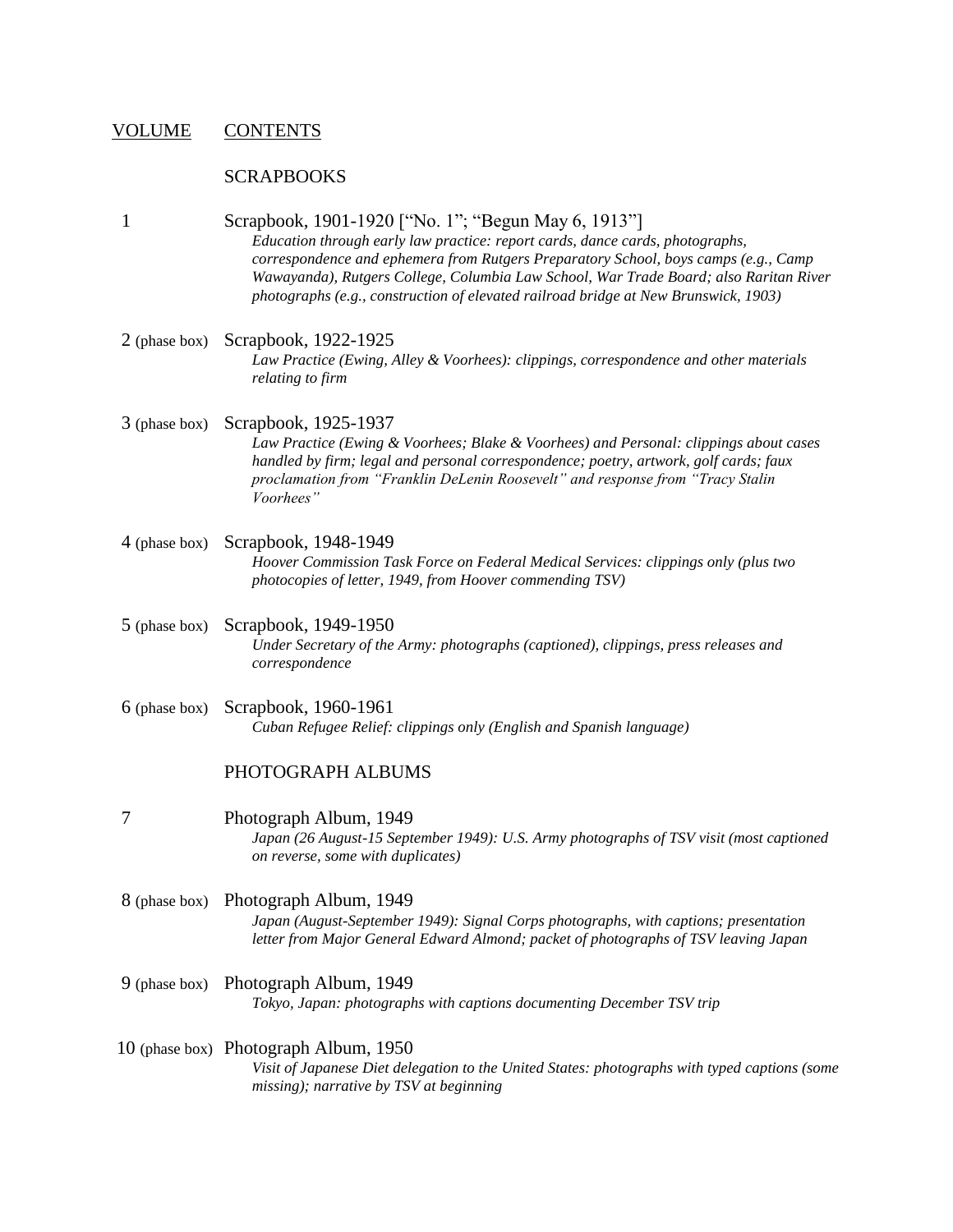# VOLUME CONTENTS

|    | PHOTOGRAPH ALBUMS [continued]                                                                                                                                                                                                                                                              |
|----|--------------------------------------------------------------------------------------------------------------------------------------------------------------------------------------------------------------------------------------------------------------------------------------------|
| 11 | Photograph Album, 1948-1950<br>Portraits: autographed and/or inscribed; some dated [14 items]                                                                                                                                                                                              |
| 12 | Photograph Album, 1938-1950 (bulk 1949-1950)<br>Portraits: autographed and/or inscribed; some dated [9 items]                                                                                                                                                                              |
| 13 | Photograph Album, circa 1949-circa 1954<br>Portraits: autographed and/or inscribed, else captioned with names; most undated [18 items]                                                                                                                                                     |
|    | 14 (phase box) Photograph Album, 1936-1971 (bulk 1949-1971)<br>Portraits: autographed and/or inscribed portraits of colleagues, most undated; portraits and<br>event photographs of TSV; certificate from Finnish Relief Fund                                                              |
|    | 15 (phase box) Photograph Album, circa 1939-1970<br>Miscellaneous pictures of eight friends and colleagues (per manuscript attached) with<br>biographical notes for four of them; also 1970 note from Mason Gross [9 items + note]                                                         |
| 16 | Photograph Album, 1963<br>[First] Army Secretariat Alumni Conference: photographs with minimal captions (some<br>names); letter from Secretary of the Army Cyrus Vance                                                                                                                     |
| 17 | Photograph Album, 1964<br>Second Annual Army Secretariat Alumni Conference: photographs with minimal captions (no<br>names)                                                                                                                                                                |
| 18 | Photograph Album, [1965]<br>Third Army Secretariat Alumni Conference: photographs with no captions                                                                                                                                                                                         |
| 19 | Photograph Album, 1966<br>[Fourth] Dept. of the Army Secretariat Alumni Conference: photographs with no captions;<br>letter from Secretary Stanley R. Resor                                                                                                                                |
| 20 | Photograph Album, 1967<br>[Fifth] Dept. of the Army Secretariat Alumni Conference: photographs with no captions                                                                                                                                                                            |
| 21 | Photograph Album, 1968<br>[Sixth] Dept. of the Army Secretariat Alumni Conference: photographs with no captions;<br>letter from Secretary Stanley R. Resor                                                                                                                                 |
|    | 22 (phase box) PHOTOGRAPH ALBUM CONCERNING TRACY S. VOORHEES KEPT BY<br>HIS MOTHER, circa 1907-1953 (bulk 1938-1953)<br>Family and military photographs, with annotations (includes image with Eleanor Roosevelt);<br>printed copy of TSV commencement address at Rutgers University, 1950 |